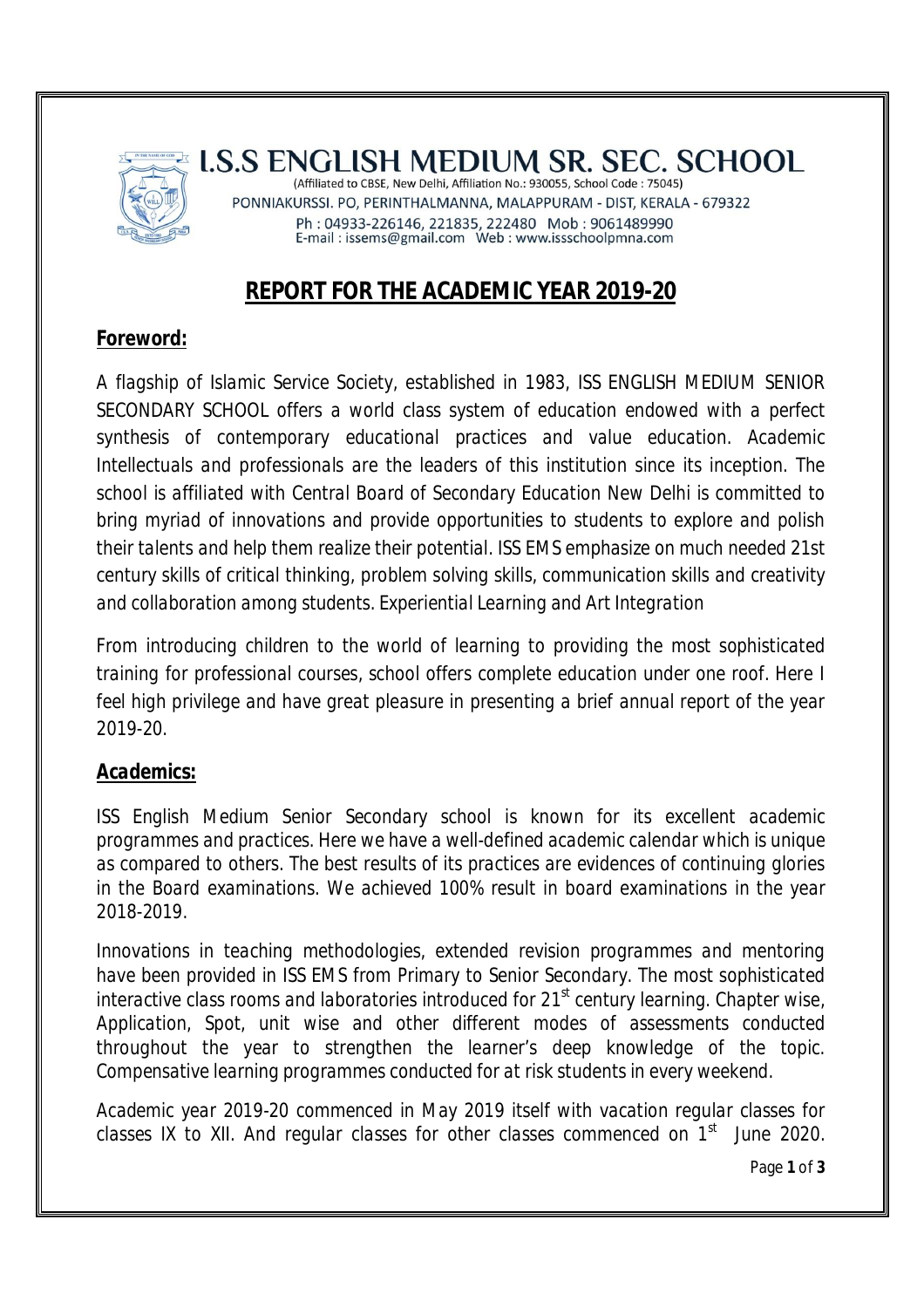*Awakening assembly was conducted to welcome novices on the re-opening day. Teachers were given training on various aspects of Teaching, Learning, Evaluation, Life Skill education and Communicative English during the first phase of the academic session. Class X and XII handling teachers attended a training session at Manjeri and Malappuram on recent updates in CBSE conducted Sahodaya.* 

*Periodic Examinations were conducted at regular intervals as per the directions of the Board. Laboratories are renovated and enriched with the required materials for the new academic session. Expert external faculty classes were conducted for Science and Mathematics. Teachers' diary was introduced. Academic Proficiency Test for all grades conducted to empower children towards competitive and scholarship examinations. Additional Coaching and motivational sessions were conducted on demand. Study tours and school exhibitions were conducted at the second spell of the academic year. Parents-Teachers – Management Academic council was constituted for academic enhancement. Language acquisition programmes were held throughout the year.*

#### *Student Parliament: of the Pupil by the Pupil and for the Pupil:*

*Students' Parliament Election was held on 01 July. Election campaigning and Meet the Candidate programme were conducted as a right step for leadership training for students. School Captain, Magazine editors, sports captains and a few other office bearers also were elected through election. These members were given various leadership training programmes including Sahodaya School leaders' summit held at Malappuram.*

#### *PTA: Together Towards Excellence:*

*The parent teacher association was the driving force behind almost all the activities aimed to provide quality empowerment among children. The moral support offered by the PTA in adopting and promoting innovative techniques and timely steps for the school also is noteworthy. Nominated PTA Executive members constituted a committee under the leadership of Mr. Kutteeri Manuppa as the President and Principal as the Secretary. PTA Executive meeting held for four times during the year. The efforts taken by PTA in school in the year 2019-20 are worth mentioning.*

#### *Beyond Curriculum Bringing Co-curricular Eminence:*

*Hoping that the club activities will boost the students' creativity and kindle their passion towards various skills we formed various clubs under different departments. Apart from the normal club activities we introduced a few novel clubs suggested by Central Board of Secondary Education. Health Wellness club and Integrity club managed awareness programmes for a healthy living and strong secular nation respectively.*